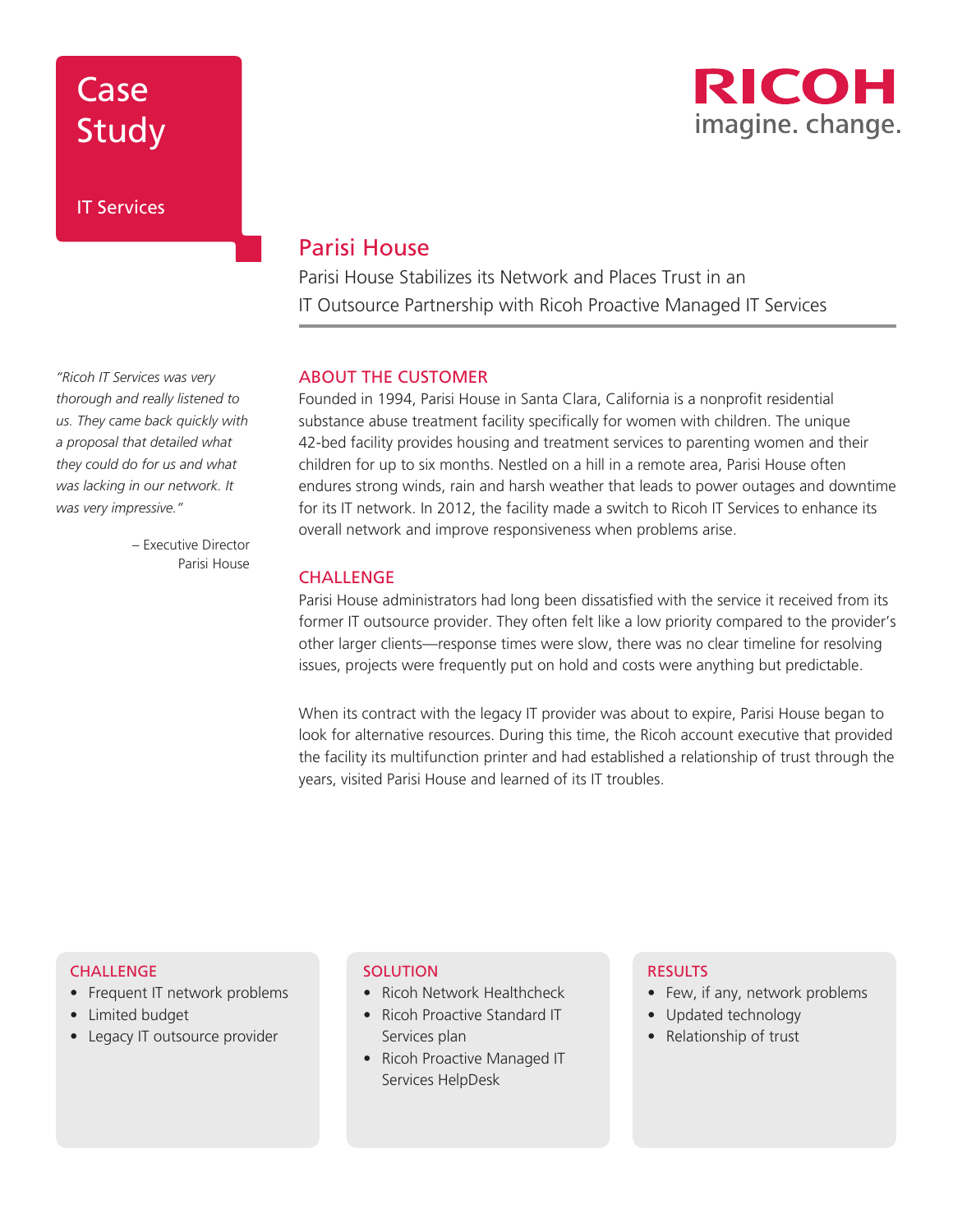### RICOH imagine. change.

# **Case Study**

"Ricoh IT Services was very thorough and really listened to us," said the Parisi House executive director. "They came back quickly with a proposal that detailed what they could do for us and what was lacking in our network. It was very impressive."

Being a nonprofit, Parisi House was concerned about costs. The Ricoh IT team worked with the facility to find a pricing structure it could afford while being able to provide them with the right technology and services to help keep its facility running smoothly. Parisi House was so impressed with the team's plan and predictive cost model that administrators signed a Proactive Standard IT Services contract with Ricoh IT Services at their second meeting.

### **SOLUTION**

The engagement with Ricoh IT Services began with the team first conducting a Network Healthcheck to identify specific vulnerabilities in the network and recommend remedies. The Parisi House solution consisted of 24/7 remote monitoring and HelpDesk, remote mediation, antivirus/anti-malware software updates, OS updates, end user device management, basic server and basic application administration and reporting.

The Ricoh team even stepped in to coordinate the switch with the facility's previous IT provider. To make up for the delays caused by the previous IT services provider, the Ricoh team worked evenings and weekends to stay on track and avoid disrupting the work of Parisi House during the day.

"Ricoh was very accommodating to us throughout the process. I can't thank them enough for that," said the executive director.

To address the facility's response time issue with its previous IT provider, Ricoh reinforced that Parisi House would have a specific IT Services engineer assigned to their account and a detailed site survey if another Ricoh engineer needed to remediate an open ticket. Having 24/7, 365 day access to the Ricoh CORE Center for IT Services provided Parisi House with reassurance that its needs would not be ignored.

Monthly meetings were also conducted during the first three months of the contract and then quarterly reviews were held thereafter, further allaying the facility's communication concerns. Ricoh's typical response time of 2-4 hours plus its track record of resolving on average 95% of its customers' issues have also impressed the facility's decision-makers.

Having a backup server is important to the facility, however cost constraints led Parisi House to initially put that on hold. In the interim, Ricoh showed facility administrators how to save its files to the server to help ensure that important data would be saved if a crash occurred.

"Ricoh really held our hands in many respects and never made us feel unimportant or uninformed like our previous IT provider did," said the executive director.